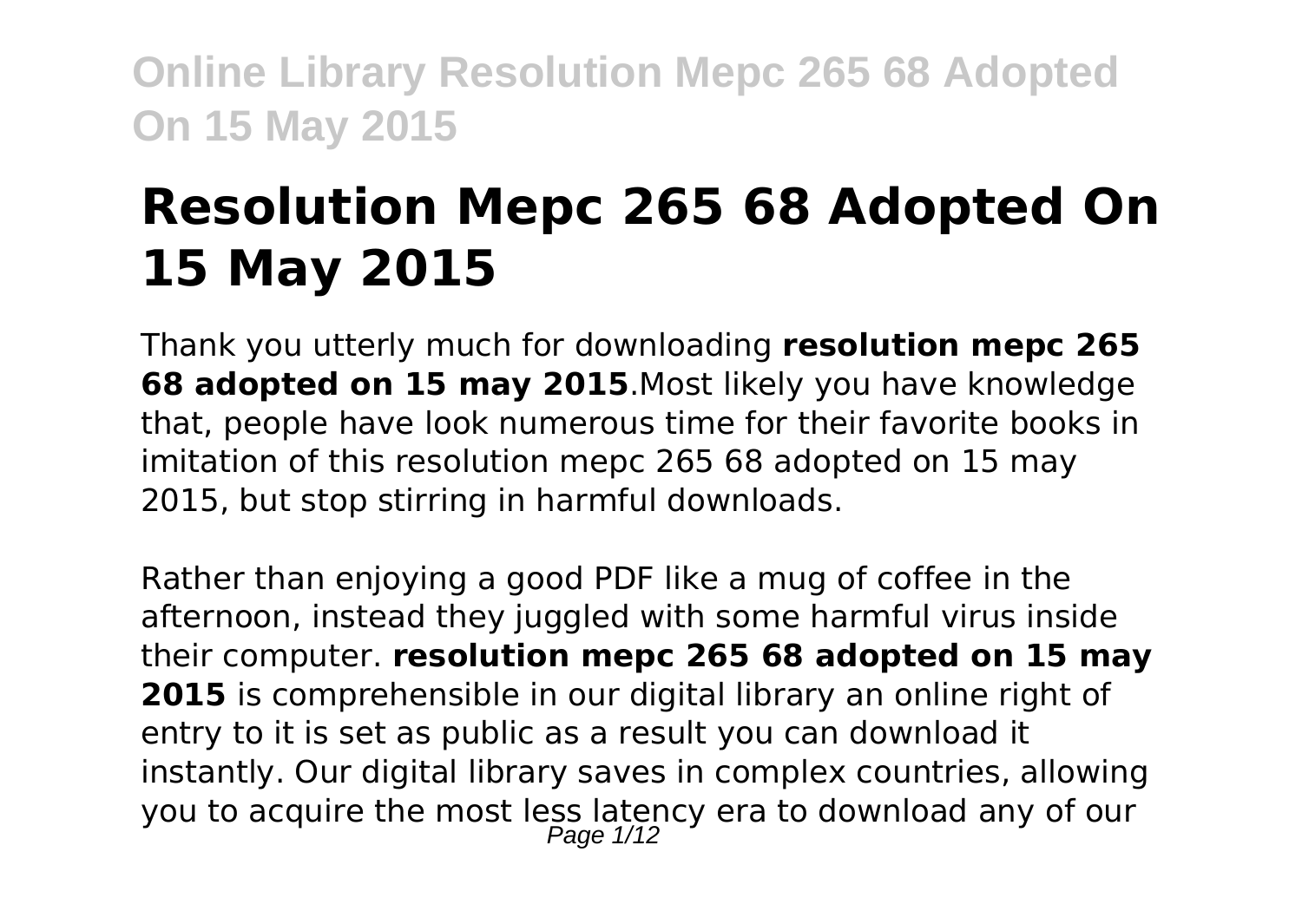books taking into consideration this one. Merely said, the resolution mepc 265 68 adopted on 15 may 2015 is universally compatible past any devices to read.

Scribd offers a fascinating collection of all kinds of reading materials: presentations, textbooks, popular reading, and much more, all organized by topic. Scribd is one of the web's largest sources of published content, with literally millions of documents published every month.

#### **Resolution Mepc 265 68 Adopted**

RESOLUTION MEPC.265(68) (adopted on 15 May 2015) AMENDMENTS TO THE ANNEX OF THE PROTOCOL OF 1978 RELATING TO THE INTERNATIONAL CONVENTION FOR THE PREVENTION OF POLLUTION FROM SHIPS, 1973 - 5 -.2 amendments to part II-B of the Polar Code are adopted by the Marine Environment Protection Committee in accordance with its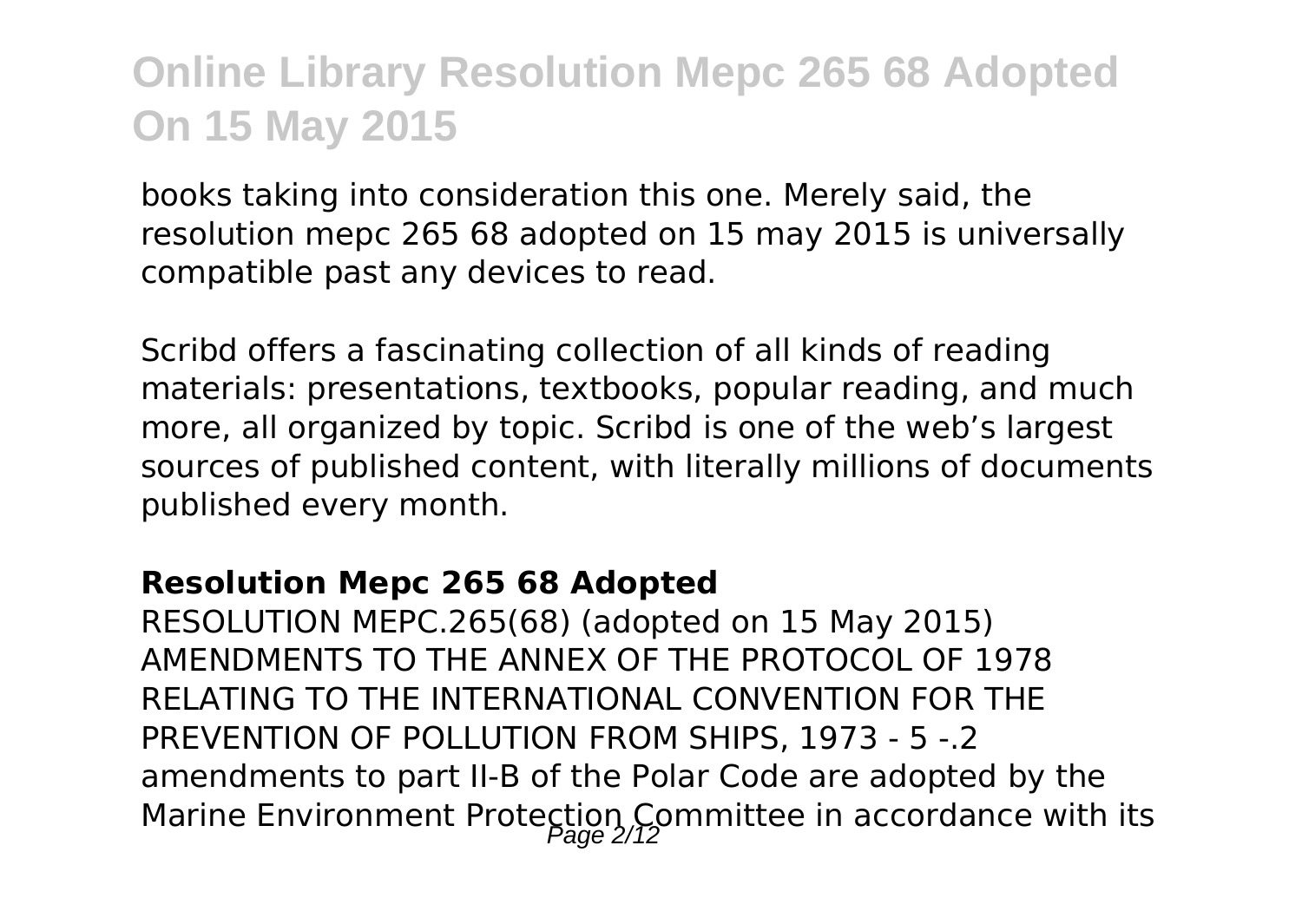Rules of Procedure.

**RESOLUTION MEPC.265(68) (adopted on 15 May 2015 ...** RESOLUTION MEPC.265(68) (adopted on15 May 2015) AMENDMENTS TO THE ANNEX OF THE PROTOCOL OF 1978 RELATING TO THE INTERNATIONAL CONVENTION FOR THE PREVENTION OF POLLUTION FROM SHIPS, 1973 Amendments to MARPOL Annexes I, II, IV and V (Making the use of the environment-related provisions of the Polar Code mandatory) THE MARINE ENVIRONMENT PROTECTION COMMITTEE,

#### **ANNEX 11 RESOLUTION MEPC.265(68) (adopted on15 May 2015 ...**

Adopted on: 15 May, 2015. Amendments to MARPOL Annexes I,II,IV,V. Download PDF MEPC.265 (68) Prev. Next.

### **RESOLUTION MEPC.265(68) entry into force 1 January,**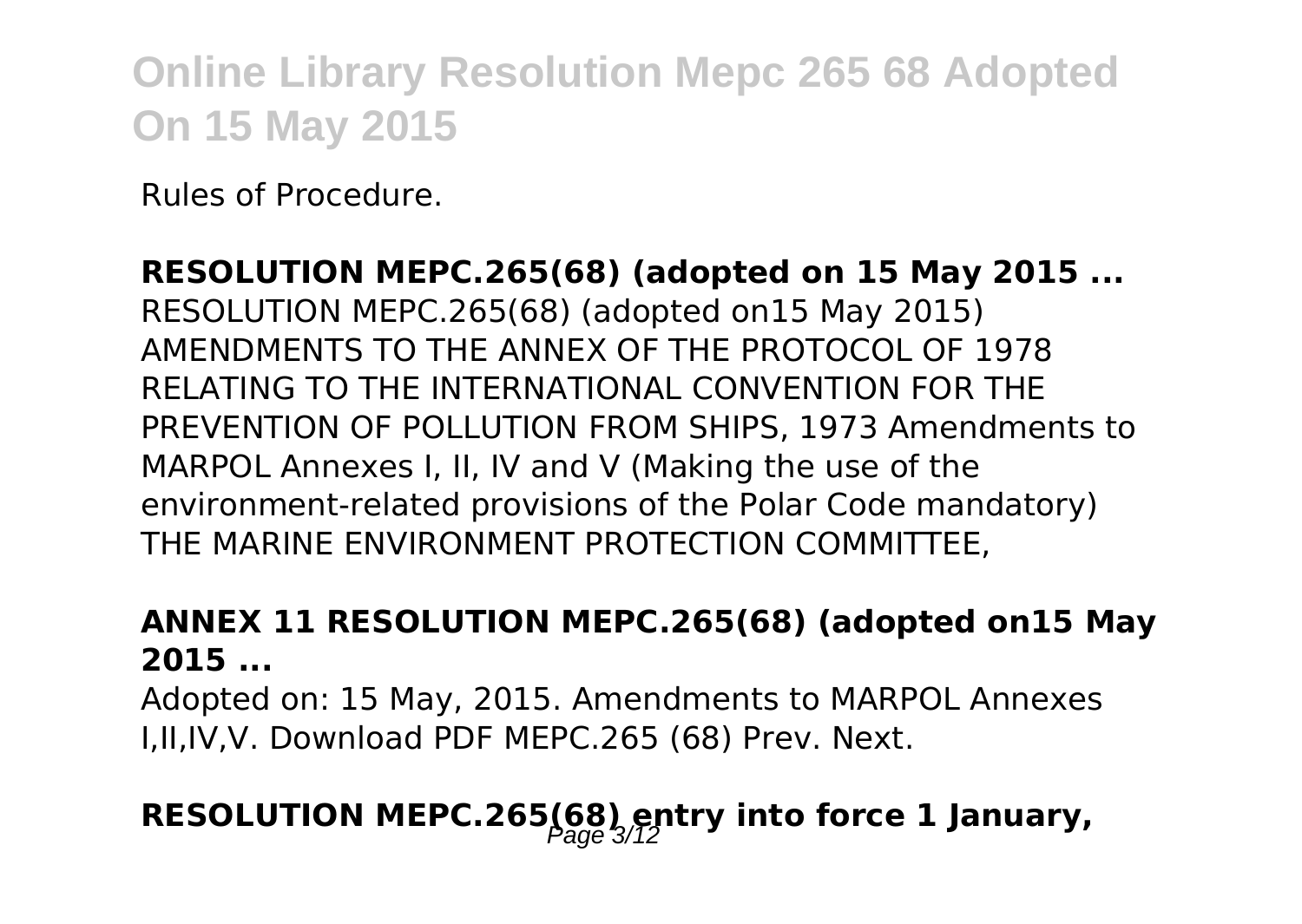#### **2017**

NOTING resolution MEPC.265(68), by which it adopted, inter alia, amendments to MARPOL Annexes I, II, IV and V to make use of the environment-related provisions of the International Code for Ships Operating in Polar Waters (Polar Code) mandatory, NOTING ALSO that the Maritime Safety Committee, at its ninety-fourth session, adopted, by

**RESOLUTION MEPC.264(68) (adopted on 15 May 2015 ...** Resolution MEPC.277(70) – MARPOL Annex V Amendments Resolution MEPC.295(71) – 2017 Guidelines for the Implementation of MARPOL Annex V Resolution MEPC.265(68) – Amendments to MARPOL Annexes I, II, IV and V to make use of environment-related provisions of the Polar Code mandatory 33 CFR Part 151 Subpart A Sections 151.51-79

### Latest MARPOL Annex V Amendments - Garbage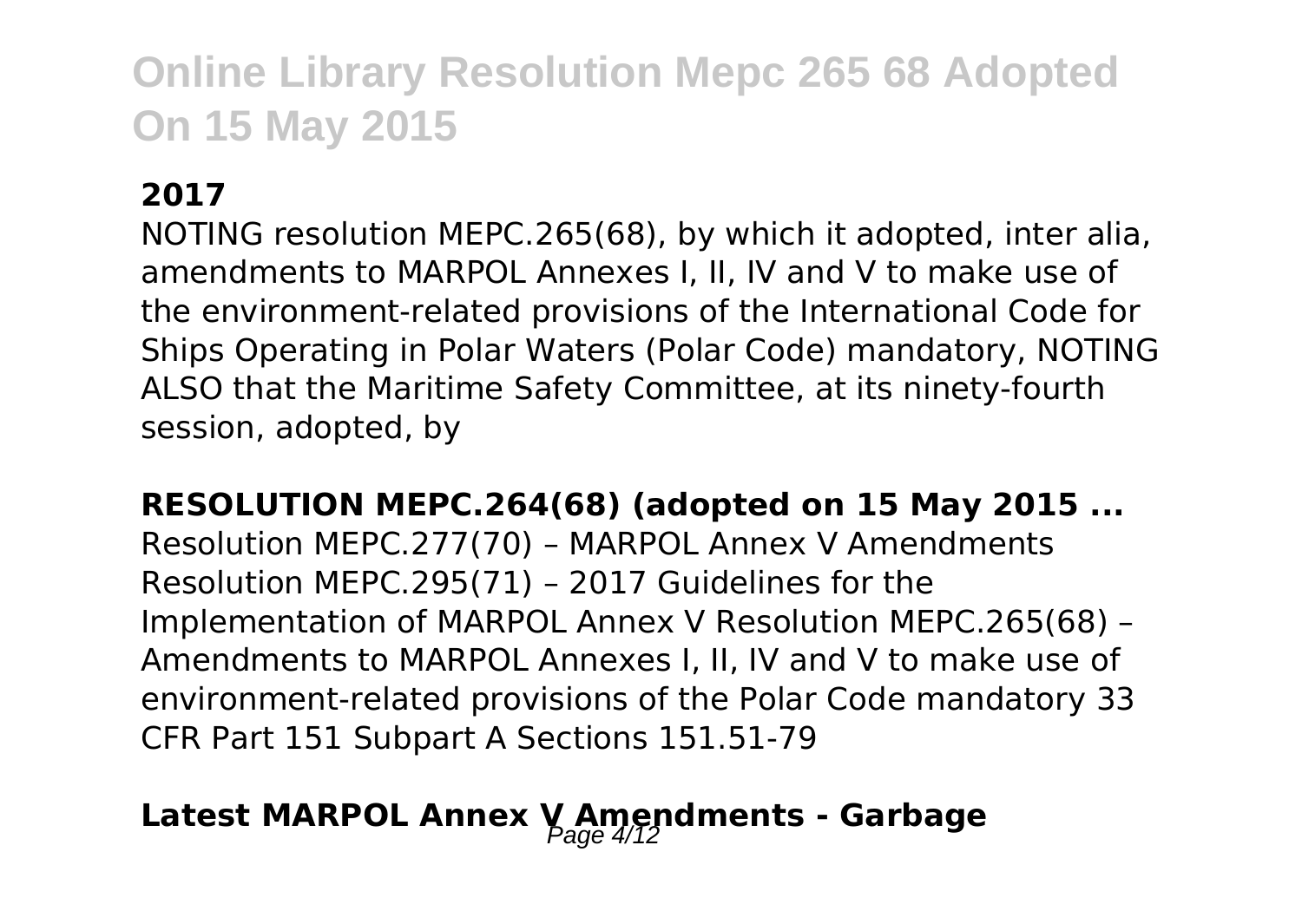#### **Management ...**

Technical: The new 2015 Guidelines for the Development of the Inventory of Hazardous Materials, RESOLUTION MEPC.269 (68), have been adopted by the MEPC 68 meeting and supersede Resolution MEPC.197 (62) published in 2011. This newsletter summarizes the main changes that will influence the preparation and certification of the Inventory of Hazardous Materials (IHM).

#### **New guidelines for inventory of hazardous materials, MEPC ...**

DNV GL issues Technical Update The new 2015 Guidelines for the Development of the Inventory of Hazardous Materials, RESOLUTION MEPC.269 (68), have been adopted by the MEPC 68 meeting and supersede Resolution MEPC.197 (62) published in 2011.DNV GL issued a Technical Update summarizing the main changes that will influence the preparation and certification of the  $\left[ \ldots \right]$  Page 5/12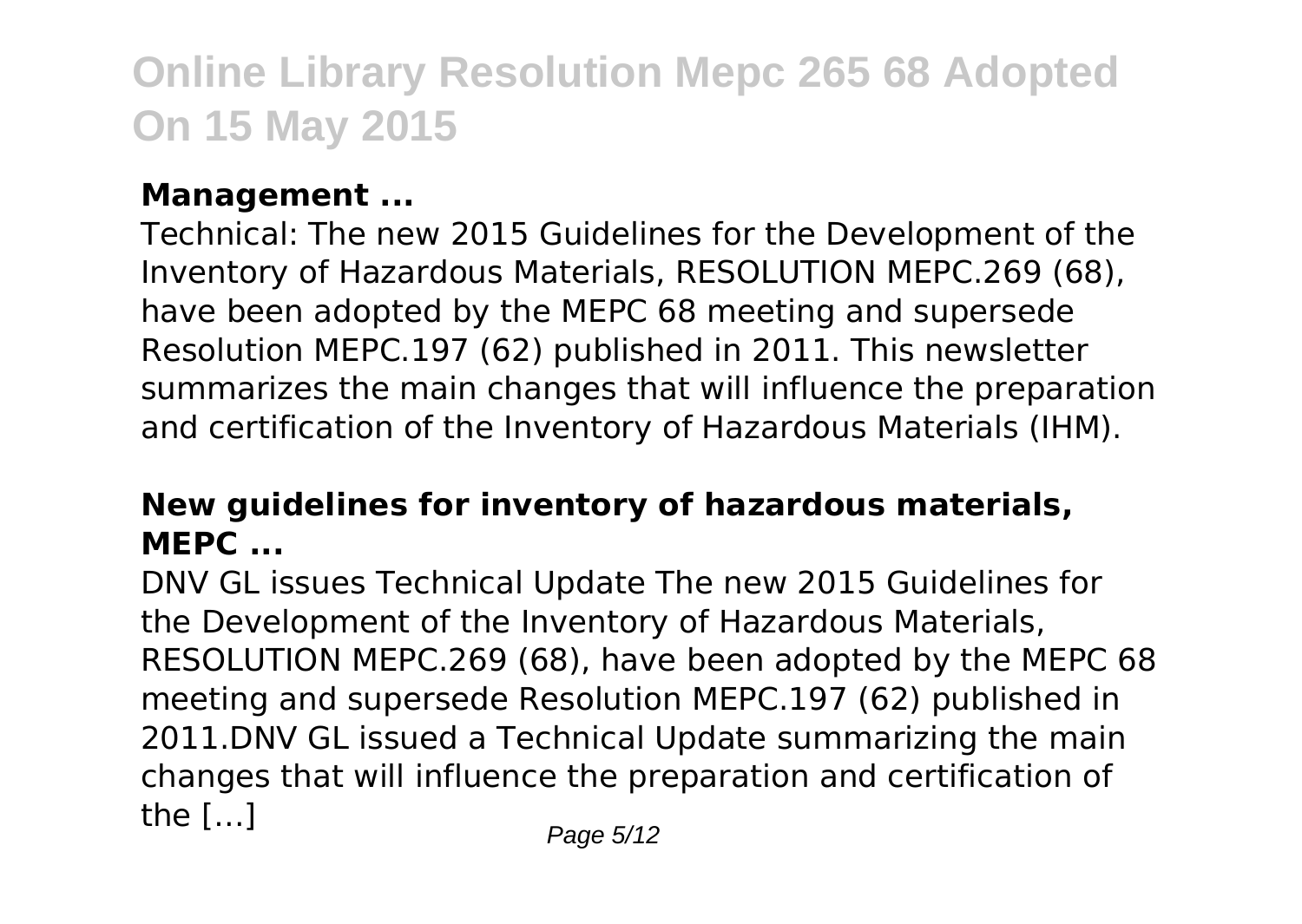**New Guidelines for Inventory of Hazardous Materials ...** RESOLUTION MEPC.266(68) (adopted on 15 May 2015) AMENDMENTS TO THE ANNEX OF THE INTERNATIONAL CONVENTION FOR THE PREVENTION OF POLLUTION FROM SHIPS, 1973, AS MODIFIED BY THE PROTOCOL OF 1978 RELATING THERETO - 3 -

**RESOLUTION MEPC.266(68) (adopted on 15 May 2015 ...** mepc.267(68) amendments to the revised guidelines for the identification and designation of particularly sensitive sea areas (resolution a.982(24)) mepc.266(68) amendments to the annex of the international convention for the prevention of pollution from ships, 1973, as modified by the protocol of 1978 relating thereto mepc.265(68)

**MEPC 2014-15** Page 6/12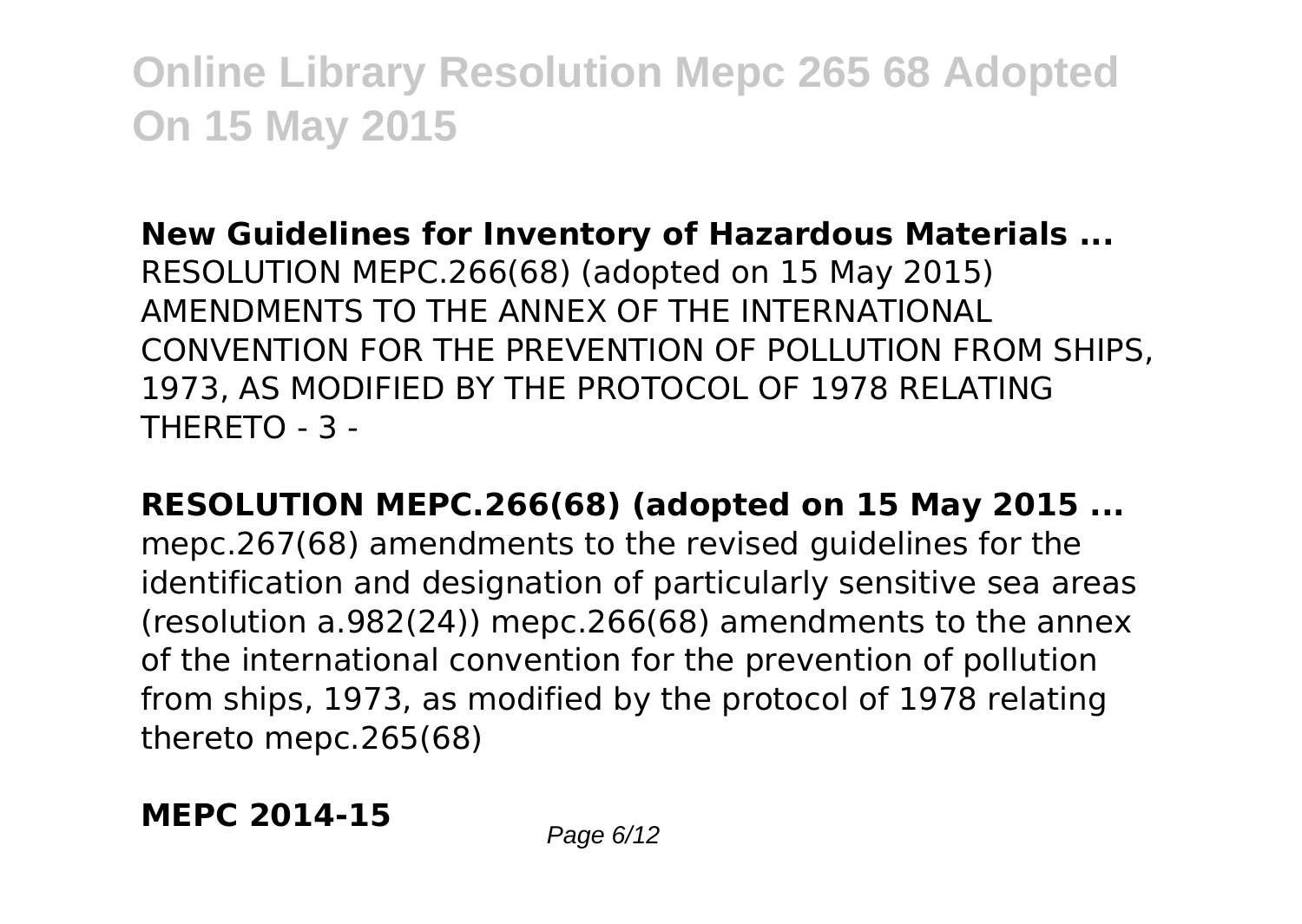RESOLUTION MEPC.269(68) (adopted on 15 May 2015) 2015 GUIDELINES FOR THE DEVELOPMENT OF THE . INVENTORY OF HAZARDOUS MATERIALS . THE MARINE ENVIRONMENT PROTECTION COMMITTEE, RECALLING Article 38(a) of the Convention on the International Maritime Organization concerning the functions of the Marine Environment Protection Committee conferred upon it

#### **RESOLUTION MEPC.269(68) Adopted on 15 May 2015 2015 ...**

RESOLUTION MEPC.265(68) (adopted on 15 May 2015) AMENDMENTS TO THE ANNEX OF THE PROTOCOL OF 1978 RELATING TO THE INTERNATIONAL CONVENTION FOR THE PREVENTION OF POLLUTION FROM SHIPS, 1973 - 5 -.2 amendments to part II-B of the Polar Code are adopted by the Marine Environment Protection Committee in accordance with its Rules of Procedure. Page 7/12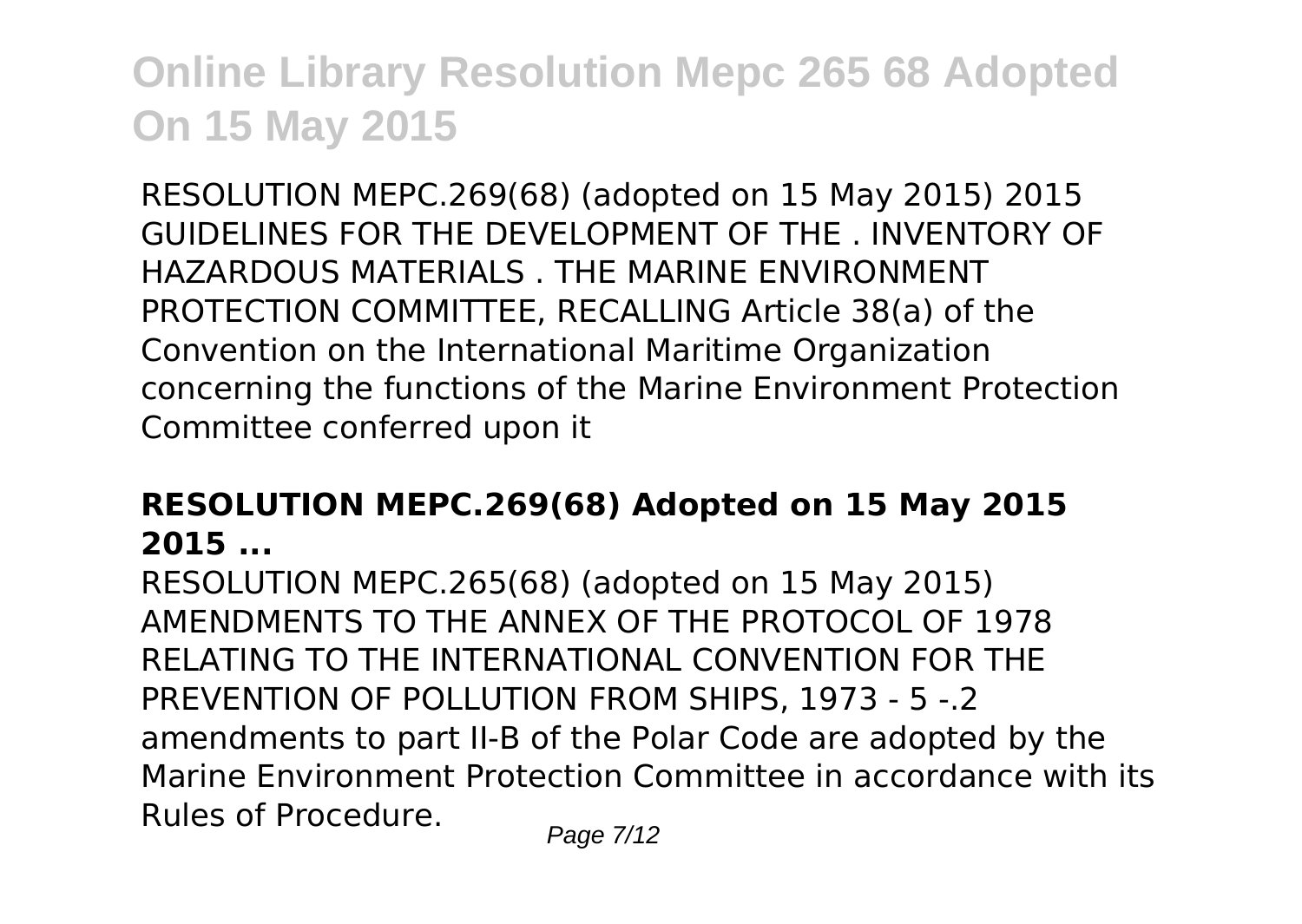#### **MINISTRY OF TRANSPORT AND COMMUNICATIONS DEPARTMBNT OF ...**

MEPC.269 (68) adopted. 01 May 2015. Marine & Shipping. Share this news item. The 2015 Guidelines for the Development of the Inventory of Hazardous Materials (IHM) have been adopted at MEPC.269 (68) . These update and replace MEPC.197 (62) – the 2011 Guidelines for the Development of the IHM. For more information please get in touch and we'll get back to you.

#### **MEPC.269(68) adopted**

ANNEX 12 RESOLUTION MEPC.266(68) (adopted on 15 May 2015) AMENDMENTS TO THE ANNEX OF THE INTERNATIONAL CONVENTION FOR THE PREVENTION OF POLLUTION FROM SHIPS, 1973, AS MODIFIED BY THE PROTOCOL OF 1978 RELATING THERETO. MEPC 68/21/Add.1 Annex 12, page 1. https://edocs.imo.org/Final Documents/English/MEPC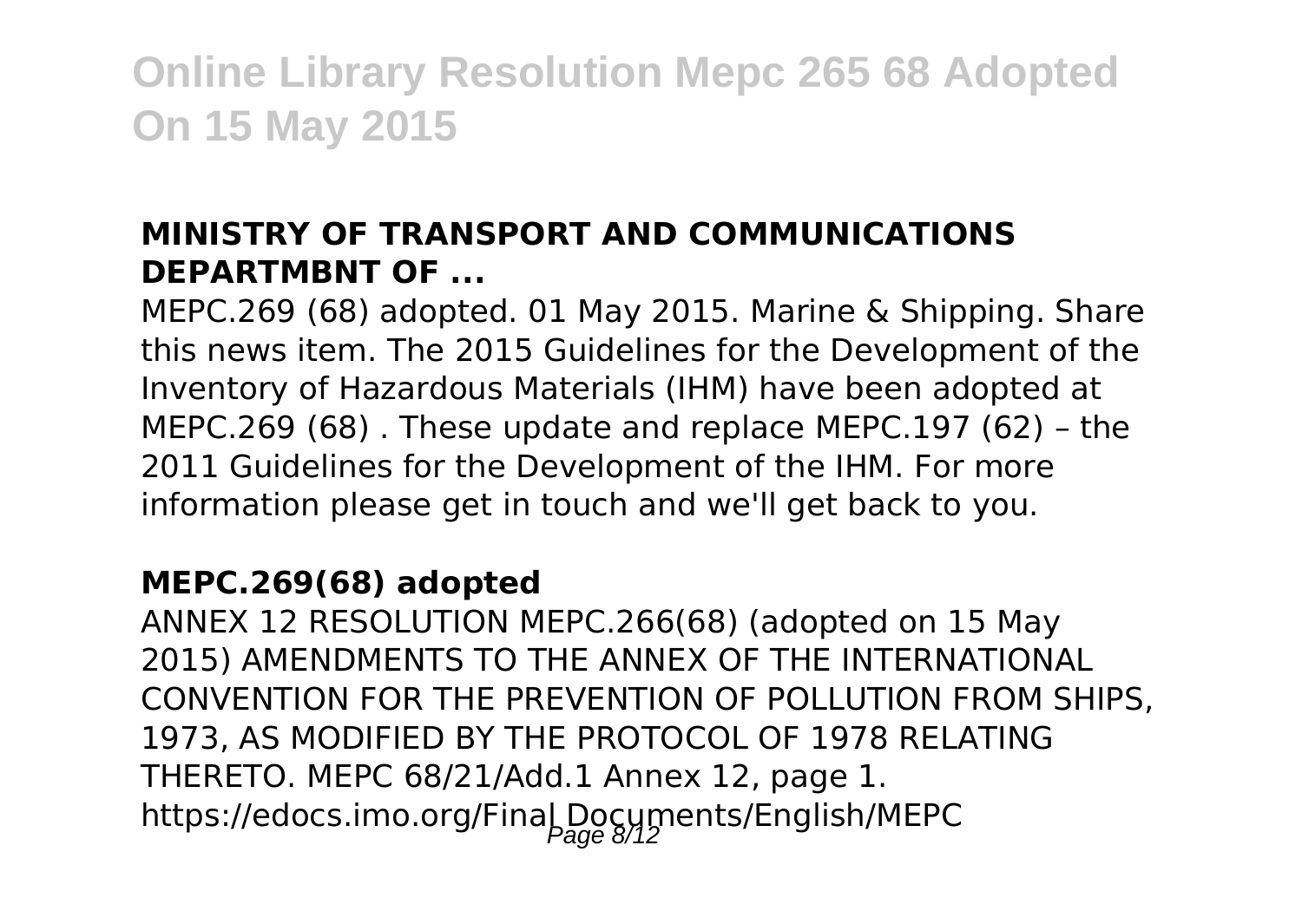68-21-ADD.1 (E).doc.

#### **ANNEX 12 RESOLUTION MEPC.266(68) (adopted on 15 May 2015 ...**

RESOLUTION MEPC.269(68) (adopted on 15 May 2015) ... RECALLING Article 38(a) of the Convention on the International Maritime Organization concerning the functions of the Marine Environment Protection Committee conferred upon it by international conventions for the prevention and control of marine pollution from ships, ...

#### **MEPC.269(68) 2015 Guidelines for the Development of the ...**

compliance with the Polar Code were also adopted by the MEPC 68 under resolution MEPC.265(68). These provisions are scheduled to enter into force on 1 January 2017. New ships constructed on/after 1 January 2017 will need to comply on their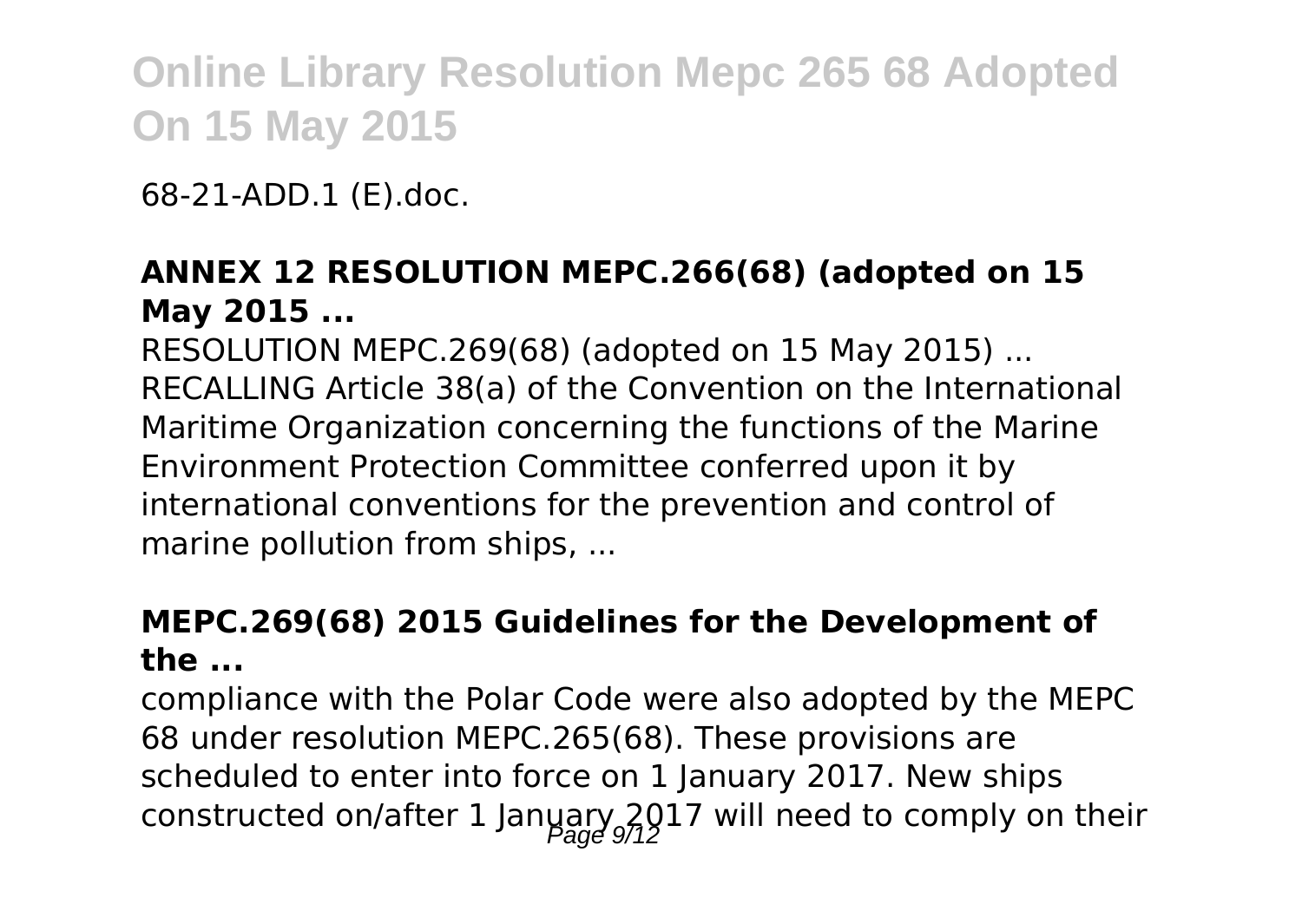delivery.

#### **CROATIAN REGISTER OF SHIPPING CIRCULAR**

IMO Resolution MEPC.266 (68) IMO Resolution MEPC.187(59) IMO Resolution MEPC.1/Circ.753/Rev. Disclaimer. This Technical Circular and the material contained in it is provided only for the purpose of supplying current information to the reader and not as an advice to be relied upon by any person.

#### **Implementation of Amendments to Regulation 12 of MARPOL**

RECALLING FURTHER that, at its fifty-ninth session, the Committee adopted, by resolution MEPC.184(59), the 2009 Guidelines for exhaust gas cleaning systems (hereinafter referred to as "2009 EGCS Guidelines"), NOTING that the revised MARPOL Annex VI entered into force on 1 July 2010,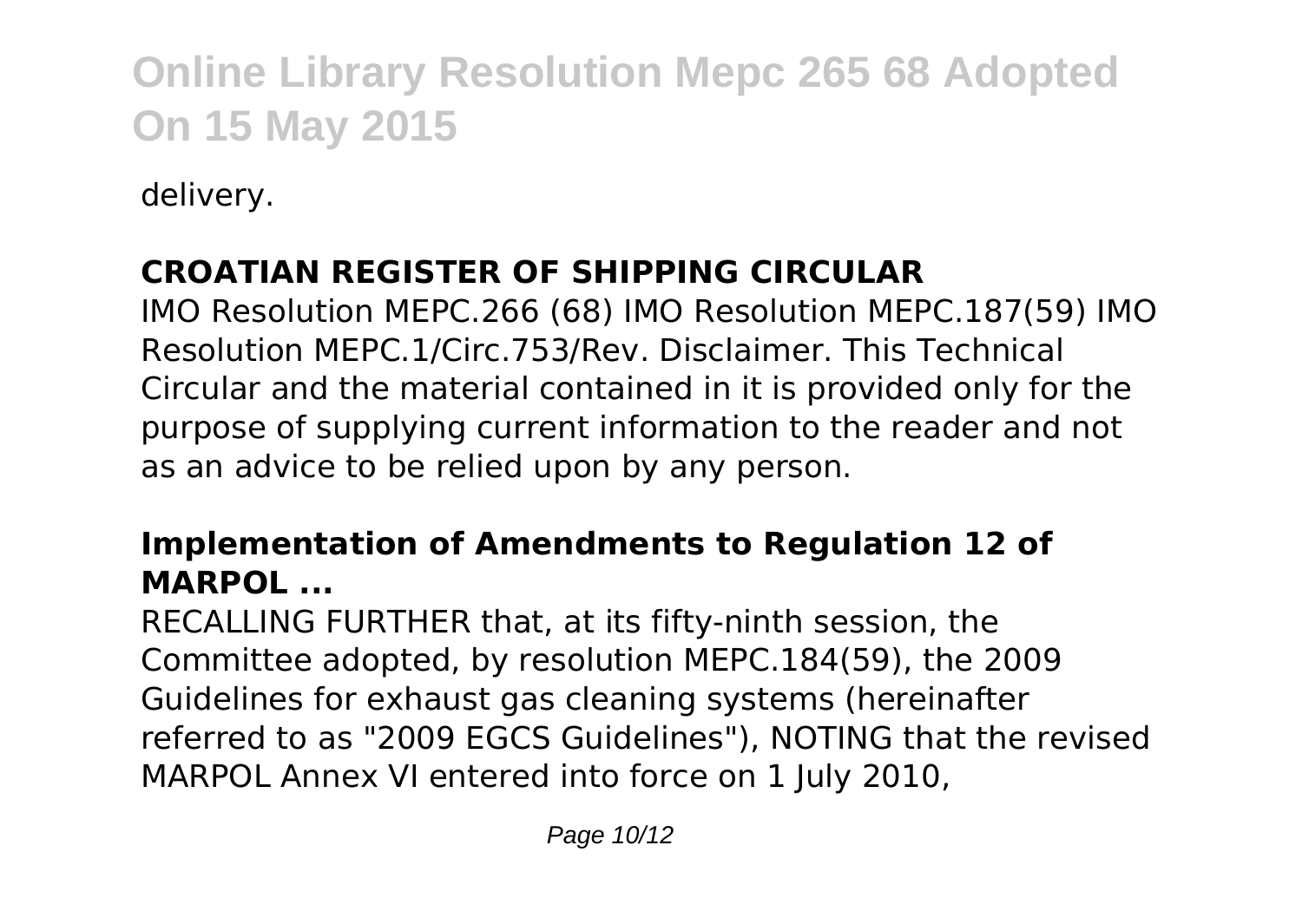#### **MEPC.259(68) 2015 Guidelines for exhaust gas cleaning systems**

MEPC.265(68) Amendments to MARPOL Annexes I, II, IV and V. MEPC.266(68) Amendments to regulation 12 of MARPOL Annex I. MEPC.267(68) Amendments to the Revised guidelines for the identification and designation of par- ticularly sensitive sea areas (resolution A.982(24)).

#### **DANISH MARITIME AUTHORITY**

MEPC Resolutions are the included in the Reports of the MEPC meetings during which the resolutions were adopted. Resolutions normally appear as an Annex to the Committee's Report. References to resolutions include the resolution number and sessional information. ... RESOLUTION MEPC.265(68) entry into force 1 January, 2017 RESOLUTION MEPC.266 ...